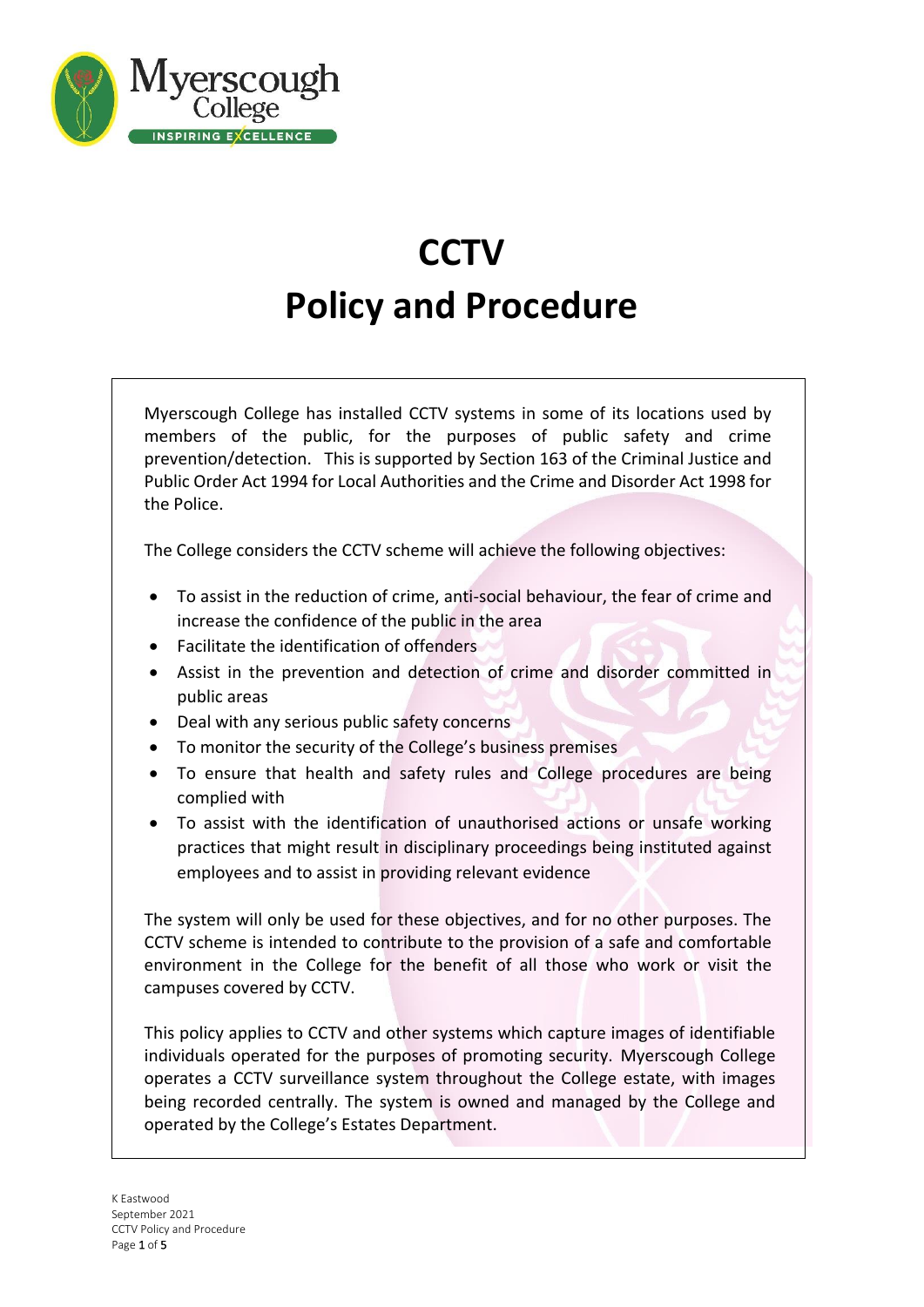## **1. Compliance**

Images obtained from the system which include recognisable individuals constitute personal data and are covered by the General Data Protection Regulation and any other current Data Protection Act. This Policy should therefore be read in conjunction with the College's Data Protection Policy. Myerscough College is the registered data controller under the terms of the Act. The Data Protection Officer for the College is responsible for ensuring compliance with the Act. This policy has been drawn up in accordance with the advisory guidance contained within the Information Commissioner's CCTV Code of Practice and the Home Office Surveillance Camera Code of Practice.

# **2. Operation of CCTV**

CCTV may be monitored live by designated staff employed by Myerscough College. In all locations, signs are displayed confirming that CCTV is in operation. The system will also be operated in accordance with the 12 Guiding Principles set out in the Surveillance Camera Codes of Practice 2013.

[https://www.gov.uk/government/uploads/system/uploads/attachment\\_data/file/282774/Sur](https://www.gov.uk/government/uploads/system/uploads/attachment_data/file/282774/SurveillanceCameraCodePractice.pdf) [veillanceCameraCodePractice.pdf](https://www.gov.uk/government/uploads/system/uploads/attachment_data/file/282774/SurveillanceCameraCodePractice.pdf)

# **3. Information Retention**

Images and information shall not be stored longer than is required for the stated purpose. Images will be deleted once their purpose has been discharged. Information used as a reference database for matching purposes will be accurate and kept up to date. Images captured by CCTV will not be kept for longer than 30 days and will be deleted after such time. However, on occasions there may be a need to keep images for longer, for example during an investigation.

#### **3. Access to CCTV Footage**

Access to view recorded CCTV footage will be restricted to a limited number of designated staff as part of their roles:

- Estates Manager
- Residential Support Manager
- Residential Support Officers
- Director of Farm Operations & Innovations
- Library & Learning Resources Manager

Any individual who believes that they have been filmed by the system can request a copy of the recording, subject to any restrictions covered by the Data Subject Request, in accordance with data protection legislation. Data subjects also have the right to request that inaccurate data be corrected or erased. Procedures are in place to ensure all such access requests are dealt with effectively and within the law. Access requests should be addressed to the Data Protection Officer of the College using the following email: [dpo@myerscough.ac.uk.](mailto:dpo@myerscough.ac.uk)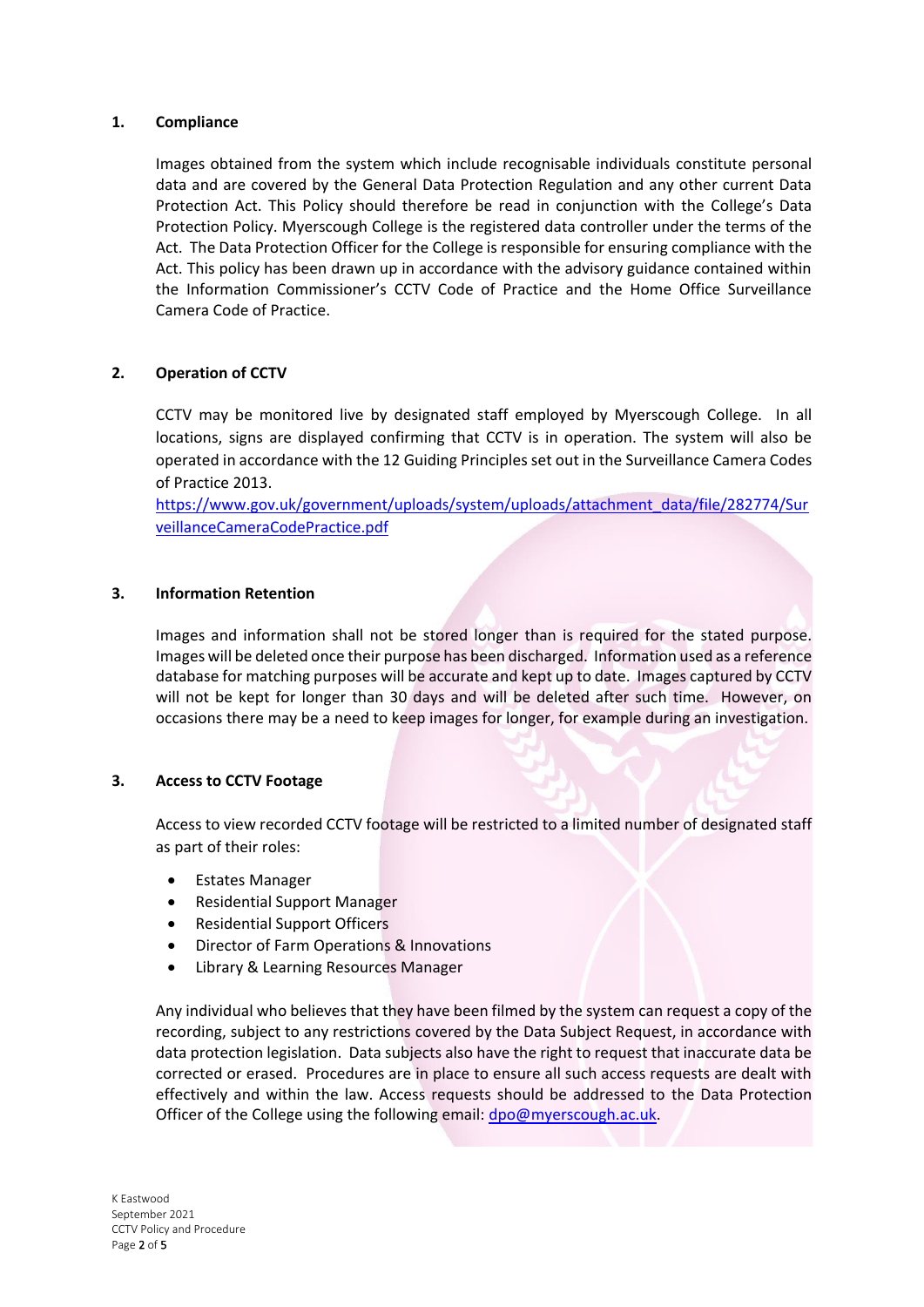#### **5. Information Released to Third Parties**

The College will only disclose CCTV images to others who intend to use the images for the purposes stated in 4. above. All information that is released to third party persons is the subject of data protection legislation and will require the authority of the College's Data Protection Officer under the College's Data Protection Policy. CCTV images will not be released to the media for entertainment purposes or placed on the internet.

## **6. Covert Recording**

Covert cameras may be used only in very limited circumstances. This requires the written authorisation of the Deputy Principal Resources and, where this may involve members of staff, the Principal. Covert surveillance may be carried out in cases of suspected specific criminal activity only where the objective of making the recording would be seriously prejudiced should the individual(s) concerned be informed of such surveillance.

Any authorisation to use covert surveillance must include a justification of the need to use such methods to obtain evidence of suspected criminal activity in a specific case; an assessment of alternative methods of obtaining such evidence and a statement of how long the covert monitoring should take place. The authorisation must be reviewed every 28 days and consider whether that should continue or be closed. Any decision to use covert surveillance for any reason must be fully documented and records of such decision retained securely.

## **7. Body Cameras**

College staff do not routinely wear body worn video cameras. Body worn video cameras (BWV) are CCTV cameras attached to the uniforms of security staff. These cameras record both audio and visual footage. BWV can only be used with the approval of the Principal and can only be worn to satisfy the purposes set out above.

All BWV shall be managed by the College's Estates Manager. The Estates Manager shall be responsible for the use and for training of staff in its use. All staff who may use BWV will have full training in their use. No staff will be permitted to use BWV until they have read and agreed to this Policy.

All incidents which involve the use of body worn cameras shall be logged, documenting the date, time, reason for use, name of authoriser and name of the officer wearing the BWV. The member of staff wearing BWV is always responsible for its use.

Before recording commences, staff wearing BWV should alert those present that the recording will be taking place stating the following:

- that recording is taking place;
- that this includes audio recording;
- their own name and that of any colleagues;
- the date;
- the time;
- the location; and
- the nature of the incident.

K Eastwood September 2021 CCTV Policy and Procedure Page 3 of 5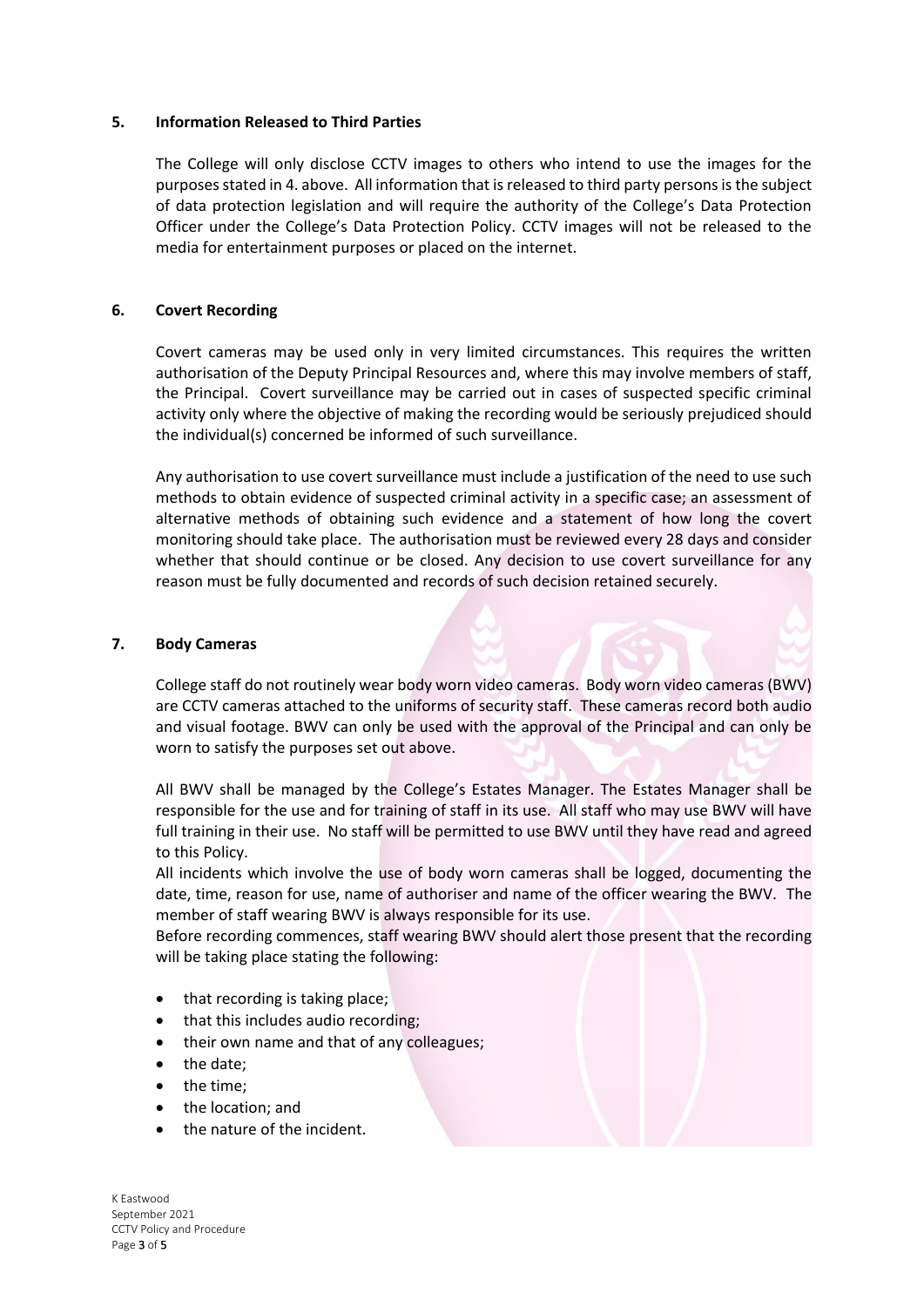If the recording has started prior to the arrival of the member of staff at the scene, they should state this upon arrival.

Where this is not operationally possible, this information should be provided as soon as it is practicable to do so.

The cameras shall be aimed at those involved in the incident and not at third parties who are not involved. Officers should do their best to ensure that those not involved in an incident are not recorded: this may include standing in a position to block them from being filmed or asking them to move.

BWVs should never be used covertly or concealed.

Footage on the camera will be retained for 30 days unless required for the purposes of an investigation.

## **8. Live Streaming/Recording of Teaching Sessions**

The live streaming and/or recording of teaching sessions may take place in designated classrooms where teaching is being delivered remotely for some students. Where this is the case, signage should be in place notifying students of this and allowing them the option to notify the tutor should they not wish their image to be captured. It may be appropriate to allocate seating in a position where the student's image will not be captured by the live streaming/recording.

Where a student chooses to participate in the teaching session, they may then be identifiable, and it must be made clear that the legal basis for the use of personal data in live streaming/recording is not consent, and therefore there can be no request that they not be identified as they have chosen to participate.

#### **9. Complaints**

Any complaints about the use of CCTV at the College should be directed through the College's Complaints Policy and Procedure, which can be viewed on the College's website: Complaints Policy and Procedure.